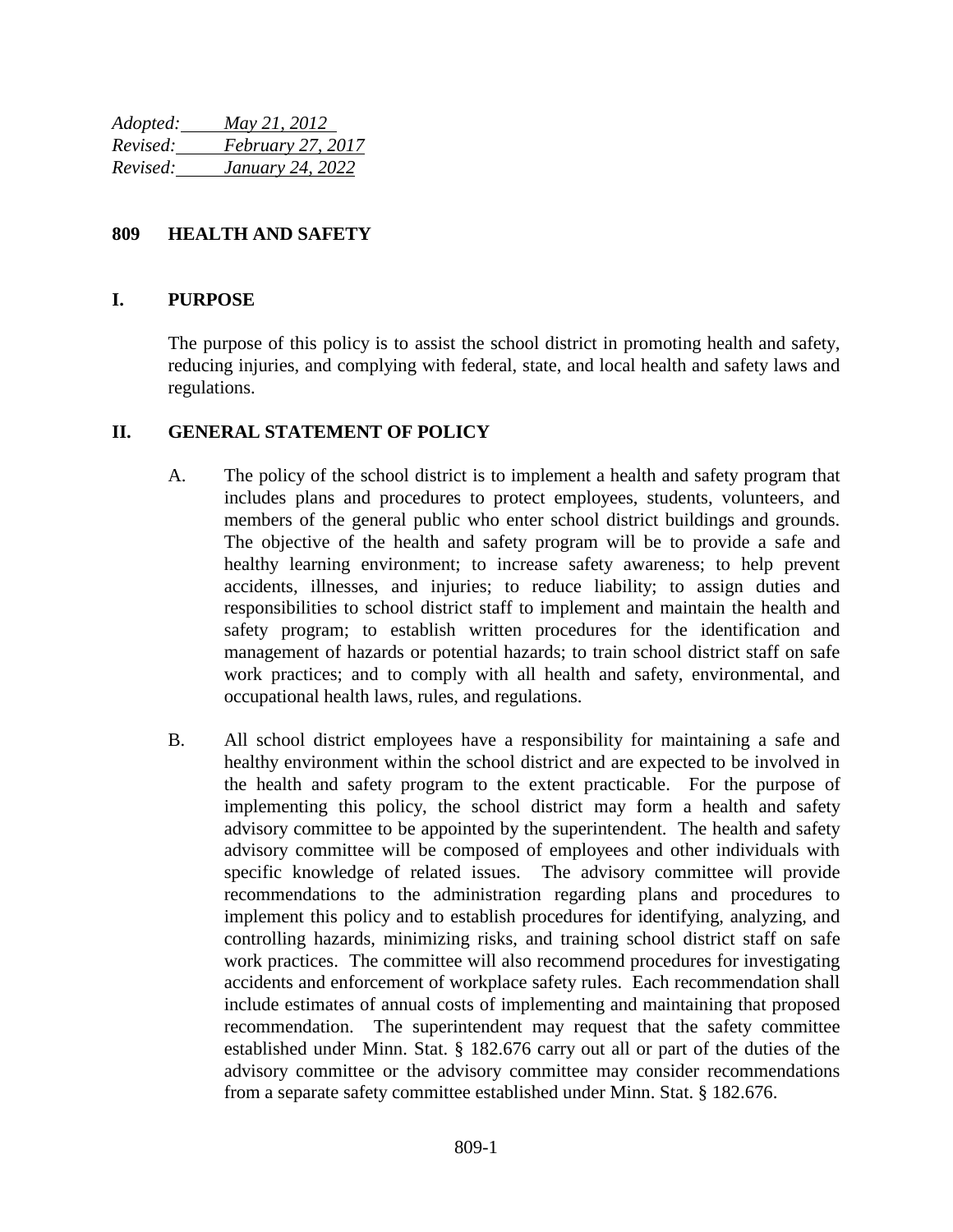# **III. PROCEDURES**

- A. Based upon recommendations from the health and safety advisory committee and subject to the budget adopted by the school board to implement or maintain these recommendations, the administration will adopt and implement written plans and procedures for identification and management of hazards or potential hazards existing within the school district in accordance with federal, state, and local laws, rules, and regulations. Written plans and procedures will be maintained, updated and reviewed by the school board on an annual basis and shall be an addendum to this policy. The administration shall identify in writing a contact person to oversee compliance with each specific plan or procedure.
- B. To the extent that federal, state, and local laws, rules, and regulations do not exist for identification and management of hazards or potential hazards, the health and safety advisory committee shall evaluate other available resources and generally accepted best practice recommendations. Best practices are techniques or actions, which, through experience or research, have consistently proven to lead to specific positive outcomes.
- C. The school district shall monitor and make good faith efforts to comply with any new or amended laws, rules, or regulations to control potential hazards.

## **IV. PROGRAM AND PLANS**

- A. For the purpose of implementing this policy, the administration will, within the budgetary limitations adopted by the school board, implement a health and safety program that includes specific plan requirements in various areas as identified by the health and safety advisory committee. Areas that may be considered include, but are not limited to, the following:
	- 1. Asbestos
	- 2. Fire and Life Safety
	- 3. Employee Right to Know
	- 4. Emergency Action Planning
	- 5. Combustible and Hazardous Materials Storage
	- 6. Indoor Air Quality
	- 7. Mechanical Ventilation
	- 8. Mold Cleanup and Abatement
	- 9. Accident and Injury Reduction Program: Model AWAIR Program for Minnesota Schools
	- 10. Infectious Waste/Bloodborne Pathogens
	- 11. Community Right to Know
	- 12. Compressed Gas Safety
	- 13. Confined Space Standard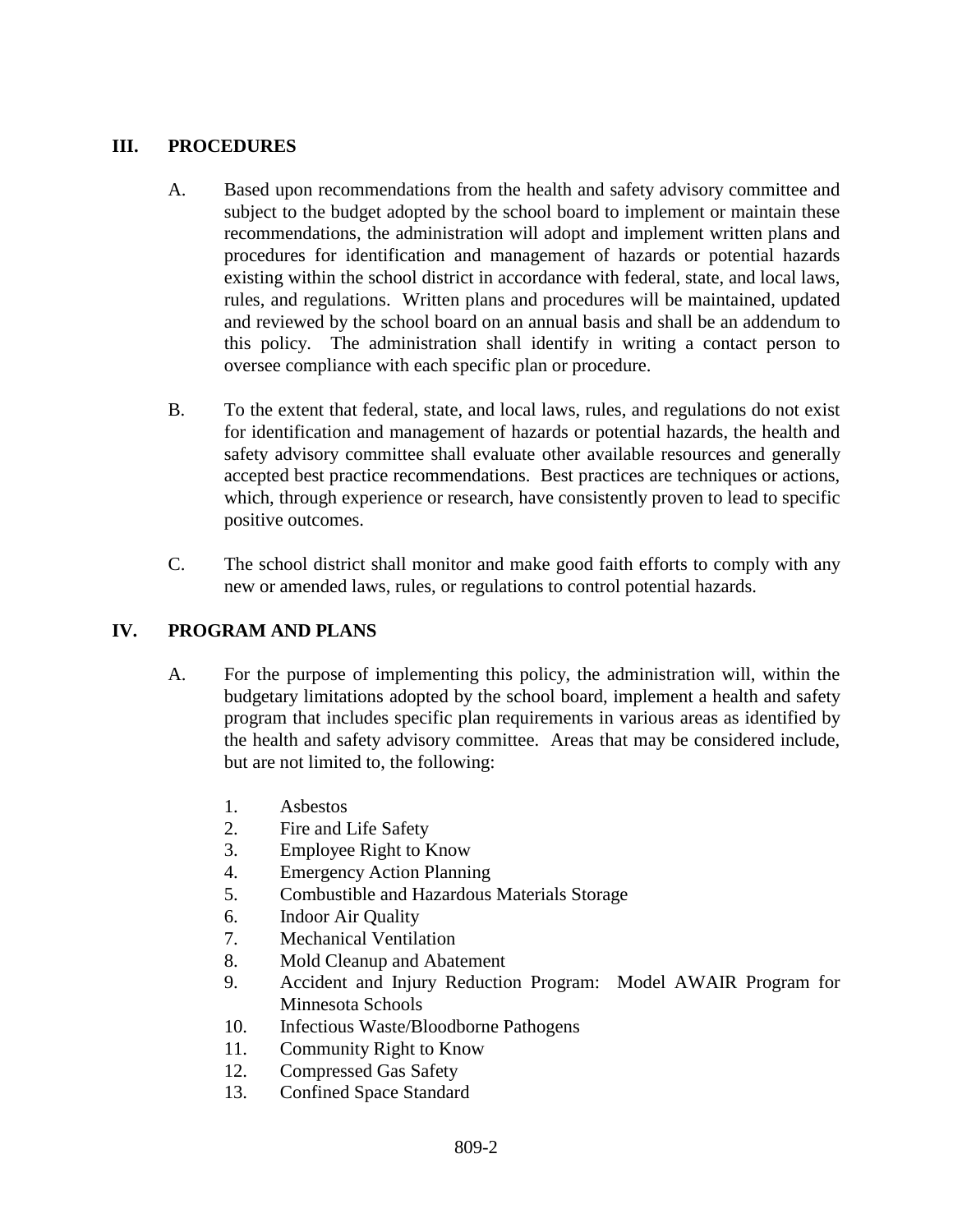- 14. Electrical Safety
- 15. First Aid/CPR/AED
- 16. Food Safety Inspection
- 17. Forklift Safety
- 18. Hazardous Waste
- 19. Hearing Conservation
- 20. Hoist/Lift/Elevator Safety
- 21. Integrated Pest Management
- 22. Laboratory Safety Standard/Chemical Hygiene Plan
- 23. Lead
- 24. Control of Hazardous Energy Sources (Lockout/Tagout)
- 25. Machine Guarding
- 26. Safety Committee
- 27. Personal Protection Equipment (PPE)
- 28. Playground Safety
- 29. Radon
- 30. Respiratory Protection
- 31. Underground and Above Ground Storage Tanks
- 32. Welding/Cutting/Brazing
- 33. Fall Protection
- 34. National Emission Standards for Hazardous Air Pollutants for School Generators established by the United States E.P.A.
- 35. Other areas determined to be appropriate by the health and safety advisory committee.

If a risk is not present in the school district, the preparation of a plan or procedure for that risk will not be necessary.

- B. The administration shall establish procedures to ensure, to the extent practicable, that all employees are properly trained and instructed in job procedures, crisis response duties, and emergency response actions where exposure or possible exposure to hazards and potential hazards may occur.
- C. The administration shall conduct or arrange safety inspections and drills. Any identified hazards, unsafe conditions, or unsafe practices will be documented and corrective action taken to the extent practicable to control that hazard, unsafe condition, or unsafe practice.
- D. Communication from employees regarding hazards, unsafe or potentially unsafe working conditions, and unsafe or potentially unsafe practices is encouraged in either written or oral form. No employee will be retaliated against for reporting hazards or unsafe or potentially unsafe working conditions or practices.
- E. The administration shall conduct periodic workplace inspections to identify potential hazards and safety concerns.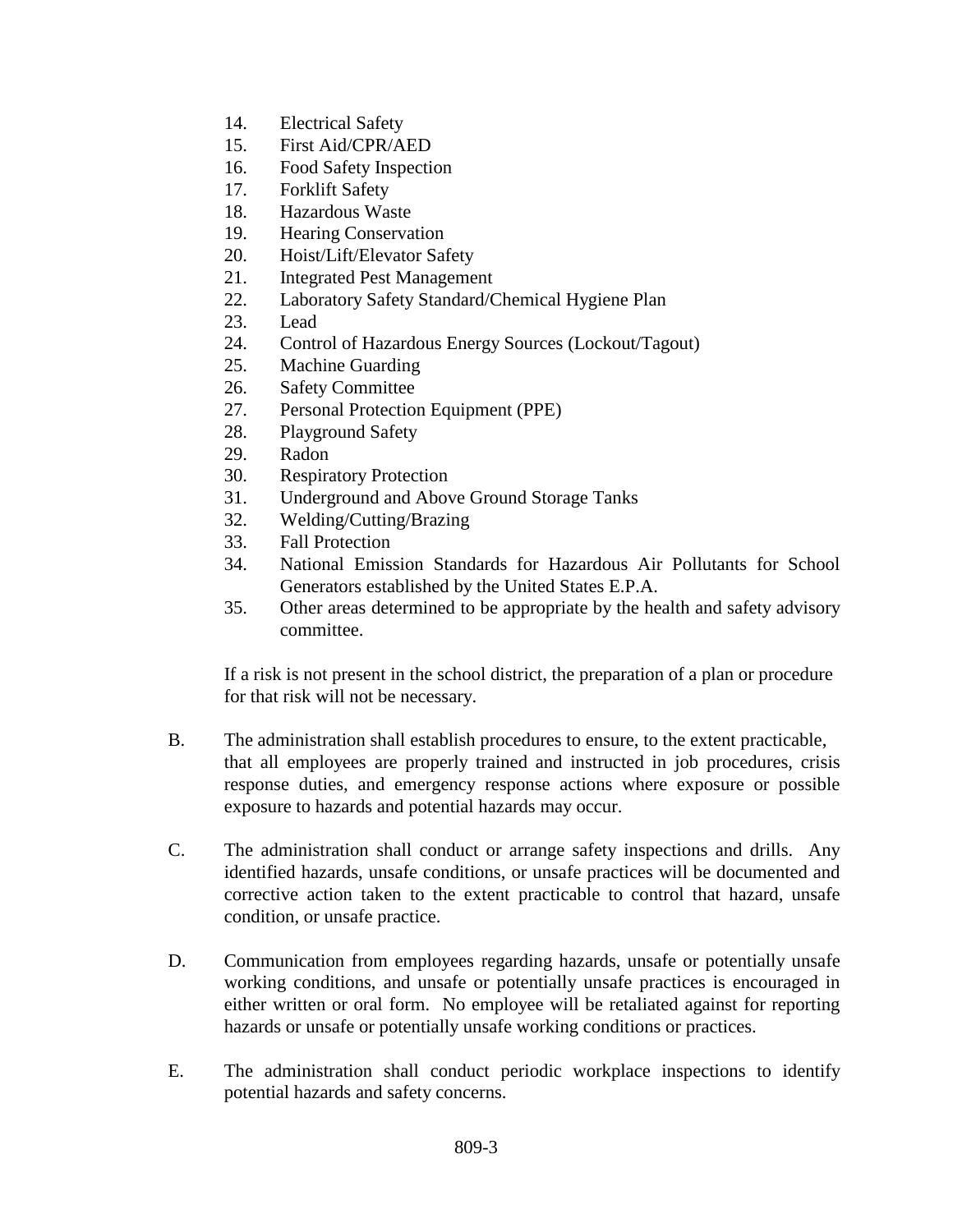F. In the event of an accident or a near miss, the school district shall promptly cause an accident investigation to be conducted in order to determine the cause of the incident and to take action to prevent a similar incident. All accidents and near misses must be reported to an immediate supervisor as soon as possible.

# **V. BUDGET**

The superintendent shall be responsible to provide for periodic school board review and approval of the various plan requirements of the health and safety program, including current plan requirements and related written plans and procedures and recommendations for additional plan requirements proposed to be adopted. The superintendent or such other school official as designated by the superintendent, each year shall prepare preliminary revenue and expenditure budgets for the school district's health and safety program. The preliminary budgets shall be accompanied by such written commentary as may be necessary for them to be clearly understood by the members of the school board and the public. The school board shall review the projected revenues and expenditures for this program and make such adjustments within the expenditure budget to carry out the current program and to implement new recommendations within the revenues projected and appropriated for this purpose. No funds may be expended for the health and safety program in any school year prior to the adoption of the budget document authorizing that expenditure for that year, or prior to the adoption of an amendment to that budget document by the school board to authorize that expenditure for that year. The health and safety program shall be implemented, conducted, and administered within the fiscal restraints of the budget so adopted.

## **VI. ENFORCEMENT**

Enforcement of this policy is necessary for the goals of the school district's health and safety program to be achieved. Within applicable budget limitations, school district employees will be trained and receive periodic reviews of safety practices and procedures, focusing on areas that directly affect the employees' job duties. Employees shall participate in practice drills. Willful violations of safe work practices may result in disciplinary action in accordance with applicable school district policies.

| <b>Legal References:</b> | Minn. Stat. § 123B.56 (Health, Safety, and Environmental Management)<br>Minn. Stat. § 123B.57 (Capital Expenditure; Health and Safety)<br>Minn. Stat. § 182.676 (Safety Committees) |
|--------------------------|-------------------------------------------------------------------------------------------------------------------------------------------------------------------------------------|
|                          | Minn. Rules Part 5208.0010 (Applicability)<br>Minn. Rules Part 5208.0070 (Alternative Forms of Committee)                                                                           |
| <b>Cross References:</b> | MSBA/MASA Model Policy 407 (Employee Right to Know – Exposure to<br>Hazardous Substances)                                                                                           |